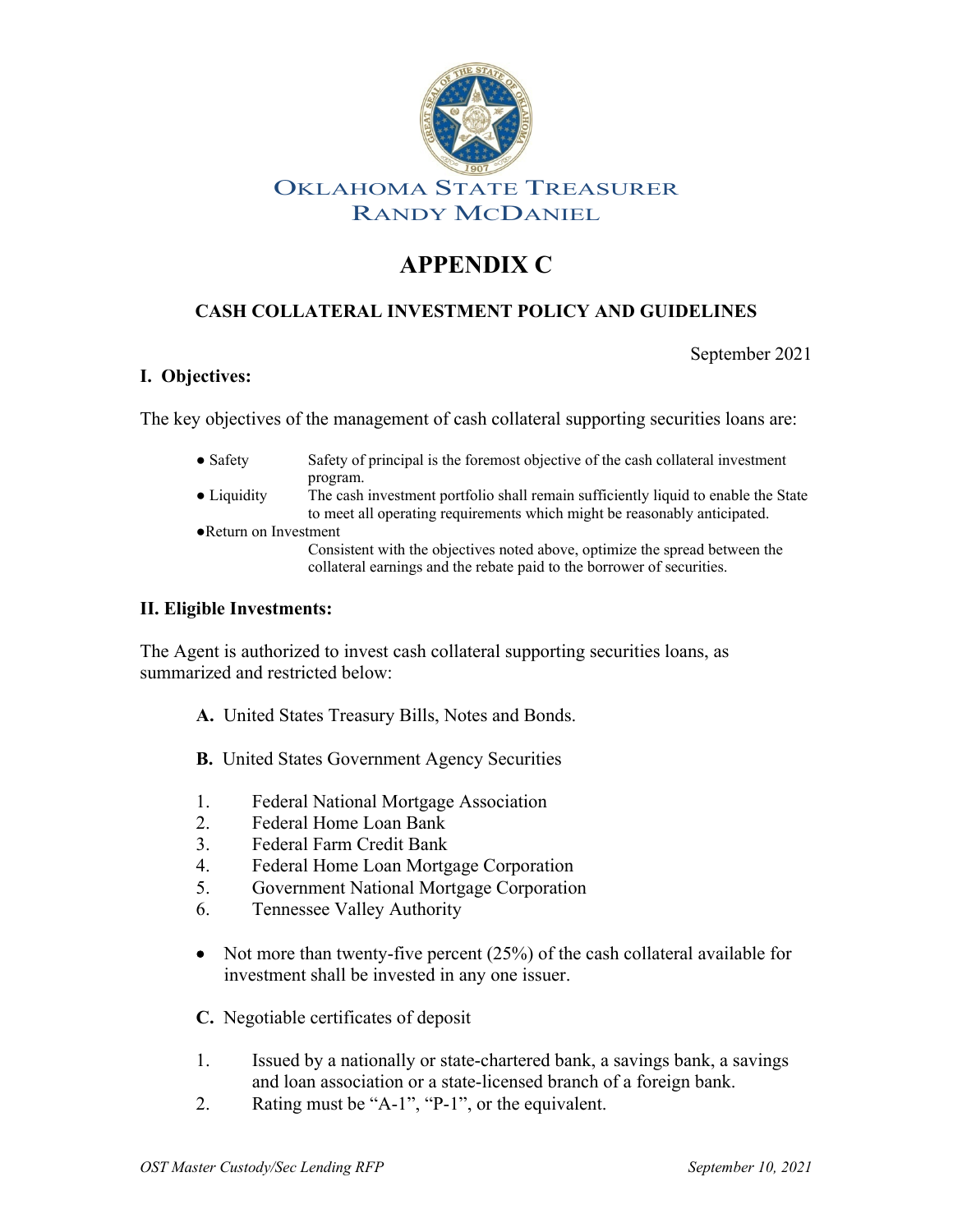- 3. Purchases shall not exceed seven and one-half percent (7.5%) of the cash collateral available for investment.
- 4. Not more than two and one-half percent (2.5%) of the cash collateral available for investment shall be invested in any one financial institution as specified in this paragraph.
- 5. Maximum maturity of 180 days.

#### **D.** Time Deposits

- 1. Issued by a nationally or state-chartered bank, a savings bank, a savings and loan association or a state-licensed branch of a foreign bank.
- 2. Rating must be "A-1", "P-1", or the equivalent.
- 3. Maximum maturity of next business day.
- 4. Purchases shall not exceed seven percent (7%) of the cash collateral available for investment.
- 5. Not more than five percent  $(5\%)$  of the cash collateral available for investment shall be invested in any one commercial bank.

#### **E.** Commercial paper

- 1. Rating must be "A-1", "P-1", or the equivalent.
- 2. Maximum maturity of 180 days.
- 3. Purchases shall not exceed three percent (3%) of the cash collateral available for investment.
- 4. Purchases shall not exceed five percent (5%) of the outstanding paper of an issuing corporation.
- 5. Not more than two and one-half percent (2.5%) of the cash collateral available for investment shall be invested in the commercial paper of any one issuing corporation.
- 6. Asset Backed Commercial Paper is not eligible.

**F.** Obligations of state and local governments, including obligations of Oklahoma state public trusts

- 1. Must possess the highest rating from at least one nationally recognized rating agency.
- 2. Purchases shall not exceed ten percent (10%) of the cash collateral available for investment.
- 3. Not more than five percent (5%) of the cash collateral available for investment shall be invested in the obligations of any one issuing government.

#### **G.** Repurchase agreements

1. With counterparties that are either: a. diversified securities broker-dealers who are members of the Financial Industry Regulatory Authority (FINRA) having \$5 billion in assets and \$350 million in capital and subject to regulation of capital standards by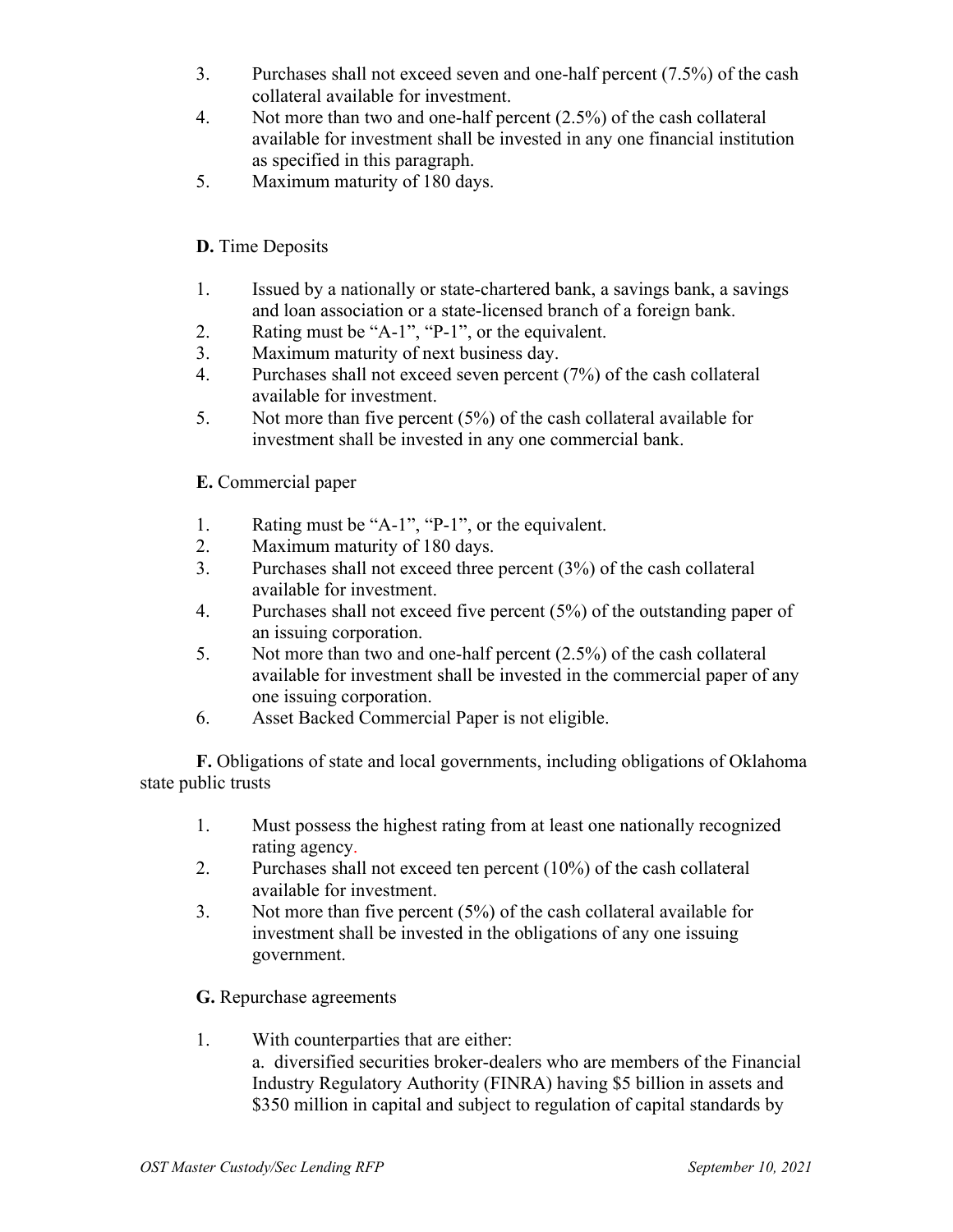any state or federal regulatory agency; or

b. a bank, savings bank or savings and loan association having \$5 billion in assets and \$500 million in capital and regulated by the Superintendent of Financial Institutions, or through an institution regulated by the Comptroller of the Currency, Federal Deposit Insurance Corporation, or Board of Governors of the Federal Reserve System.

- 2. Subject to a minimum of 102% collateralization with daily updated valuation and have underlying collateral consisting of those items and those restrictions specified in paragraphs A through F.
- 3. Pursuant to a signed Master Repurchase Agreement with counterparties that governs each transaction requiring that: a. each transaction be conducted on a delivery versus payment basis b. the securities are held free and clear of any lien and by an independent third party custodian or OST's custodian acting solely as agent for the State and is a Federal Reserve Bank, or a bank which is a member of the Federal Deposit Insurance Corporation and which has combined capital, surplus and undivided profits of not less than \$500 million c. a perfected first security interest under the Uniform Commercial Code in such securities is created for the benefit of the State.
- 4. Maximum maturity of 90 days.
- 5. Purchases shall not exceed eighty-five percent (85%) of the cash collateral available for investment.
- 6. Not more than twenty percent (20%) of the cash collateral available for investment shall be invested with any one counterparty.

**H.** Money market mutual funds and short-term bond funds

- 1. Only SEC registered 2(A)7 funds are eligible.
- 2. Investments consist of those items and those restrictions specified in paragraphs A through F.
- 3. Rating must be "AAAm", or the equivalent.
- 4. Purchases shall not exceed thirty percent (30%) of the cash collateral available for investment.
- 5. Not more than ten percent (10%) of the cash collateral available for investment shall be invested in any one fund.

**I.** Bonds, notes, debentures or other similar obligations of a foreign government

1. Must be listed as an industrialized country by the International Monetary Fund and for which the full faith and credit of such nation has been pledged for the payment of principal and interest.

2. Shall be rated at least A- or better by Standard & Poor's Corporation or A3 or better by Moody's Investors Service, or an equivalent investment grade by a securities rating organization accepted by the National Association of Insurance Commissioners.

3. Maximum maturity of 5 years.

4. Purchases shall not exceed 2.5% of the total funds available for investment. In no circumstances shall investments be made in bonds, notes, debentures or any similar obligations of a foreign government that: